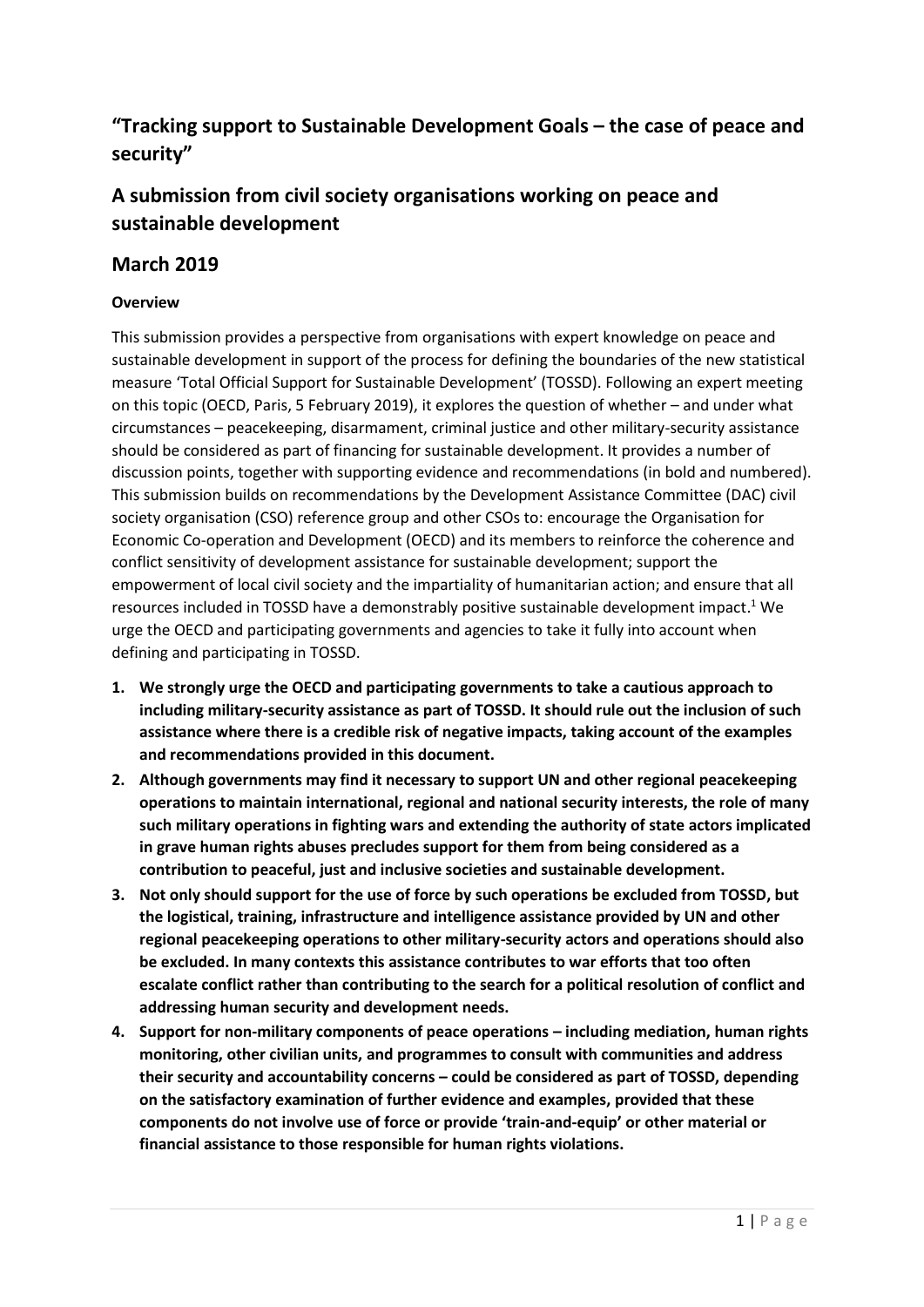- **5. TOSSD could legitimately include support for collection, registration, marking, safe storage and destruction of weapons and ammunition, including supporting the non-proliferation of nuclear weapons, the Arms Trade Treaty or the Organisation for the Prohibition of Chemical Weapons. TOSSD could also include related efforts to demobilise and reintegrate ex-combatants into society (provided they are human rights compliant).**
- **6. Given the prevalence of repressive approaches to counter-terrorism and counter-narcotics, support to governments and other security actors for 'combatting' (or 'countering') terrorism and other violent or organised crime through military-security, intelligence and criminaljustice mechanisms should not be considered part of TOSSD.**
- **7. Given the importance of human rights-compliant criminal justice and dispute resolution capacities for reducing violence, strengthening access to justice and achieving peace and sustainable development, TOSSD could include support for: non-coercive policing capacities, including capacities to investigate and prosecute crime (excluding intelligence and surveillance capacities) and support for community-based policing skills and infrastructure; prison infrastructure and offender rehabilitation; extending access to justice and legal assistance and building judiciary, mediation and dispute resolution capacities; assistance to community and civil society demand for, engagement in and oversight of security and justice sector reforms; and efforts to help promote economic alternatives to organised crime. However, even in such cases, support to governments should only be eligible for TOSSD in the case of countries making progress on violence reduction, fundamental freedoms, access to justice, anticorruption and human rights compliance under SDG16+ targets and other relevant measures.**
- **8. Because of the risks they pose of exacerbating conflict and undermining progress in addressing conflict drivers prioritised under the SDG16+ agenda, military interventions and defence support programmes should not be included in TOSSD under any circumstances, except in the specific instances noted in our earlier recommendations.**

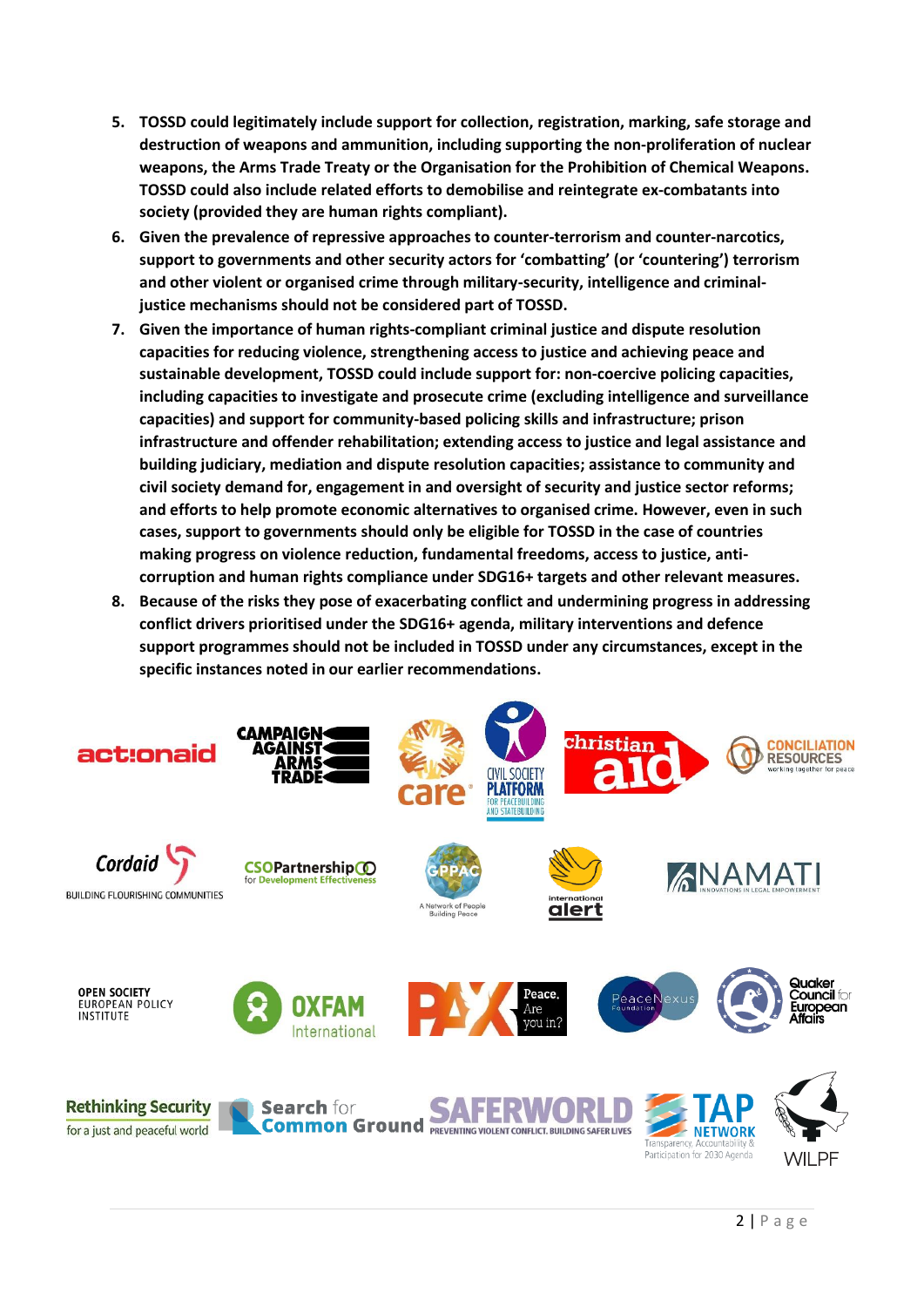#### **A Significant concerns warrant a cautious approach**

The inclusion of SDG16 on peaceful, just, inclusive societies in the 2030 Agenda was very hard to negotiate, in large part because of the fears that its inclusion would serve to 'securitise' a multilateral development agenda that needed to champion equality, sustainability and social justice. We are deeply concerned that accrediting military-security spending as a contribution to the SDGs could fulfil the worst fears of those who cautioned against integrating peace, justice and inclusion into the framework. Accrediting actions that often undermine peace and development as 'progressive' contributions could thus undermine the legitimacy of the 2030 agenda – and the trust of civil society and many member states. It could ultimately lead to peace, justice, inclusion and governance issues being excluded from future global development frameworks and to the neglect of the vital strategic and operational link between peace and development.

The 2030 Agenda commitments to promote peaceful, just, inclusive societies were intended to encourage preventative and developmental investments to address conflict and promote peace. Development and peacebuilding are already orphans when compared with vast military and peacekeeping expenditures. In 2017, world military spending was more than 11 times greater than Official Development Assistance (ODA).<sup>2</sup> According to the World Bank-United Nations 'Pathways for Peace' report, 'most bilateral financing for military and police […] has gone to enhancing operational capacities rather than to transformative reforms conducive to preventing conflict and building peace.<sup>'3</sup> For example, available figures suggest that over the past decade the US spent roughly three times more on military assistance to the Middle East than all donors spent on peace-related activities for the entire world.<sup>4</sup> Including risky military-security investments within TOSSD would establish incentives in the wrong direction.

At the meeting on 5 February 2019, several examples of military-security initiatives that participating governments and agencies advocated for including in TOSSD raised alarm bells. Such efforts have in the past proven highly detrimental to peace, justice, inclusion, transparency and sustainable development, and risk doing so in future. There are significant risks that TOSSD will give governments credit for contributions under target  $16. a<sup>5</sup>$  despite these contributions undermining progress under targets 16.1, 16.3, 16.4, 16.5, 16.7 or 16.10 (on reducing violence, improving access to justice, participatory decision-making, anti-corruption, arms proliferation and fundamental freedoms). <sup>6</sup> The latter targets are vital for peace and development progress.

Ultimately, agreeing overly broad definitions in this area could have the impact of rebranding warfighting as peacebuilding, but the two are not the same: the former is the antithesis of sustainable development, and it is the latter which is being badly neglected by governments today. Addressing the underlying causes of conflict and insecurity is better done through long-term, upstream investments and early action to address marginalisation, promote inclusion, and support economic and human development – not through investments in war and conflict.

There is little evidence that building military capabilities leads to improved peace, justice and development outcomes. But there is much evidence regarding the negative impacts of militarysecurity assistance. Governments often feel compelled to pursue military-security initiatives to advance national security interests, but these interests are not necessarily the same as the human security interests of people in developing and developed countries. Past experience also suggests that problematic security assistance partnerships have been maintained – in spite of harmful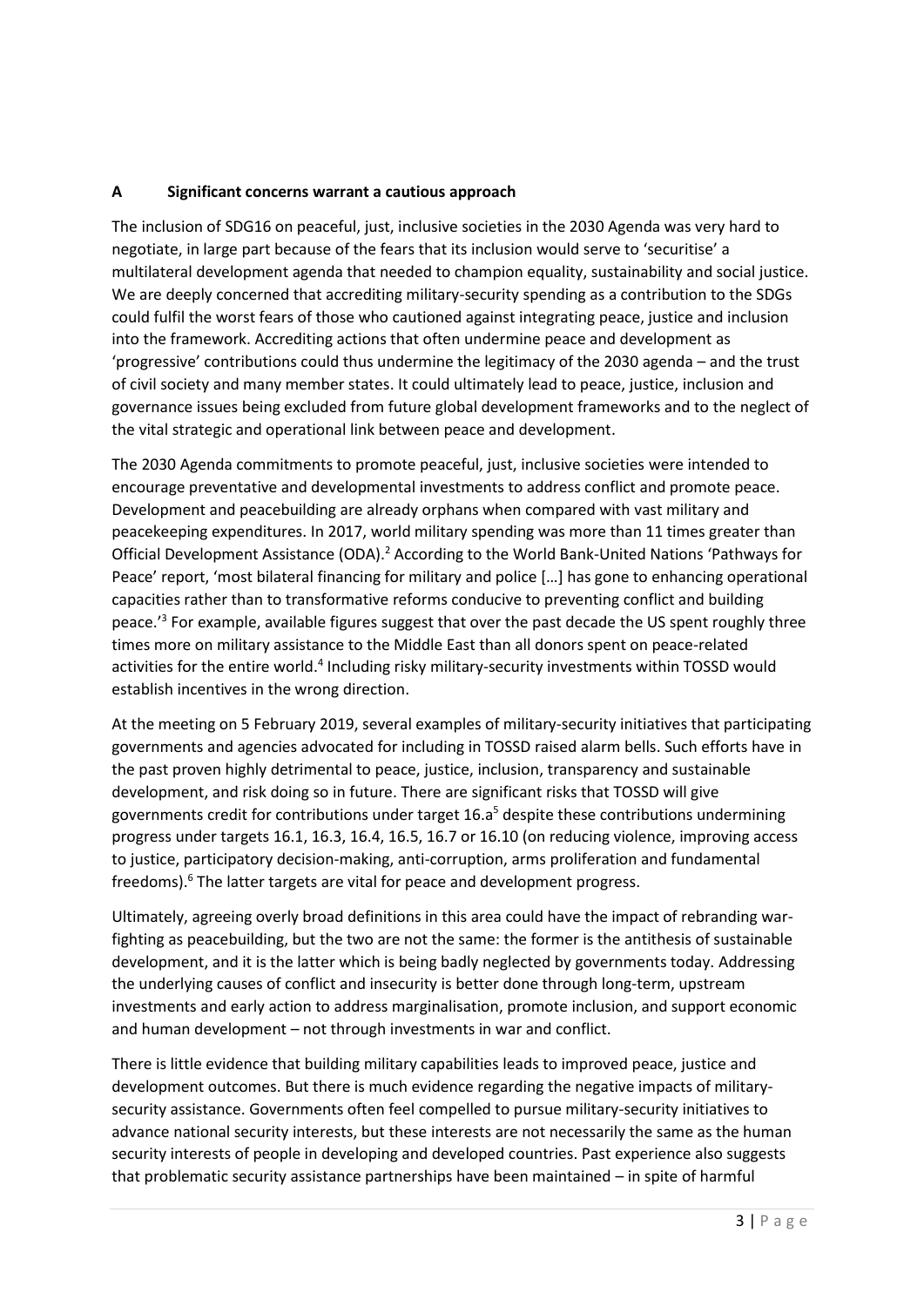impacts on peace and development – because of national security interests in the developed world (such as selling arms, cutting immigration and countering terrorism). For this and other reasons, ODA figures exclude assistance provided in donors' national security interests.<sup>7</sup>

Putting an AK-47 in the wrong hands does much more damage than allowing the diversion of a sack of rice. Whereas all forms of development action and assistance carry 'do no harm' risks, the risks of military-security equipment, skills and infrastructure contributing to harmful outcomes is considerably greater than with most other forms of assistance – both in terms of its likelihood and its impact.

Although there are doubtless some examples of military-security assistance contributing in a conflict-sensitive way to peace and sustainable development, it was made clear at the 5 February meeting that the TOSSD Task Force Secretariat would not be able to verify the achievement of positive impacts in relation to specific actions and operations. In this context, it will be essential to establish rules that prevent governments from getting credit under TOSSD for activities that are highly likely to put peace and development at risk – and only to include actions with a high potential to have positive impacts that carry very low risks.

Increasing the transparency of military-security assistance is a worthy goal. This could help improve the accountability and impacts of such activities. However, classifying such assistance as a contribution to peace and development is not an appropriate way to achieve such transparency for all the reasons articulated in this submission.

**1. We strongly urge the OECD and participating governments to take a cautious approach to including military-security assistance as part of TOSSD. They should rule out the inclusion of such assistance where there is a credible risk of negative impacts, taking account of the examples and recommendations provided in this document. They should also ensure TOSSD datasets can be disaggregated to ensure transparency regarding which SDG targets assistance contributes towards.** 

#### **B Peacekeeping and military stabilisation operations**

The meeting included discussion of whether financial support for United Nations Security Council mandated peace operations such as the UN Multidimensional Integrated Stabilization Mission in Mali (MINUSMA), and for regional military operations such as the African Union Mission in Somalia (AMISOM) or the G5 Sahel joint force could be considered part of TOSSD.

Any decision on this should take account of the fact that UN-supported peace operations increasingly have mandates and operations focused on narrow understandings of stabilisation and counter-terror objectives. They are thus increasingly required to: combat, deter and protect territory from 'aggressors', 'terrorists' or 'violent extremists'; offer operational support to other international counter-terror missions; provide intelligence and 'targeting packs' to military actors; side with states to protect, reinforce and expand their authority; train and equip security forces; define rebel groups as 'violent extremists' and support or undertake countering/preventing violent extremism (C/PVE) initiatives, including narrative campaigns against certain groups; and avoid dialogue and mediation efforts with armed groups labelled as 'terrorists'.<sup>8</sup>

Thus some international and regional 'peace' operations are, directly or indirectly, engaged in ongoing war efforts, with the risk of contributing to the escalation of violence rather than supporting peace and sustainable development. In the case of MINUSMA, the UN mission is supporting a government whose forces were implicated in major human rights violations on at least three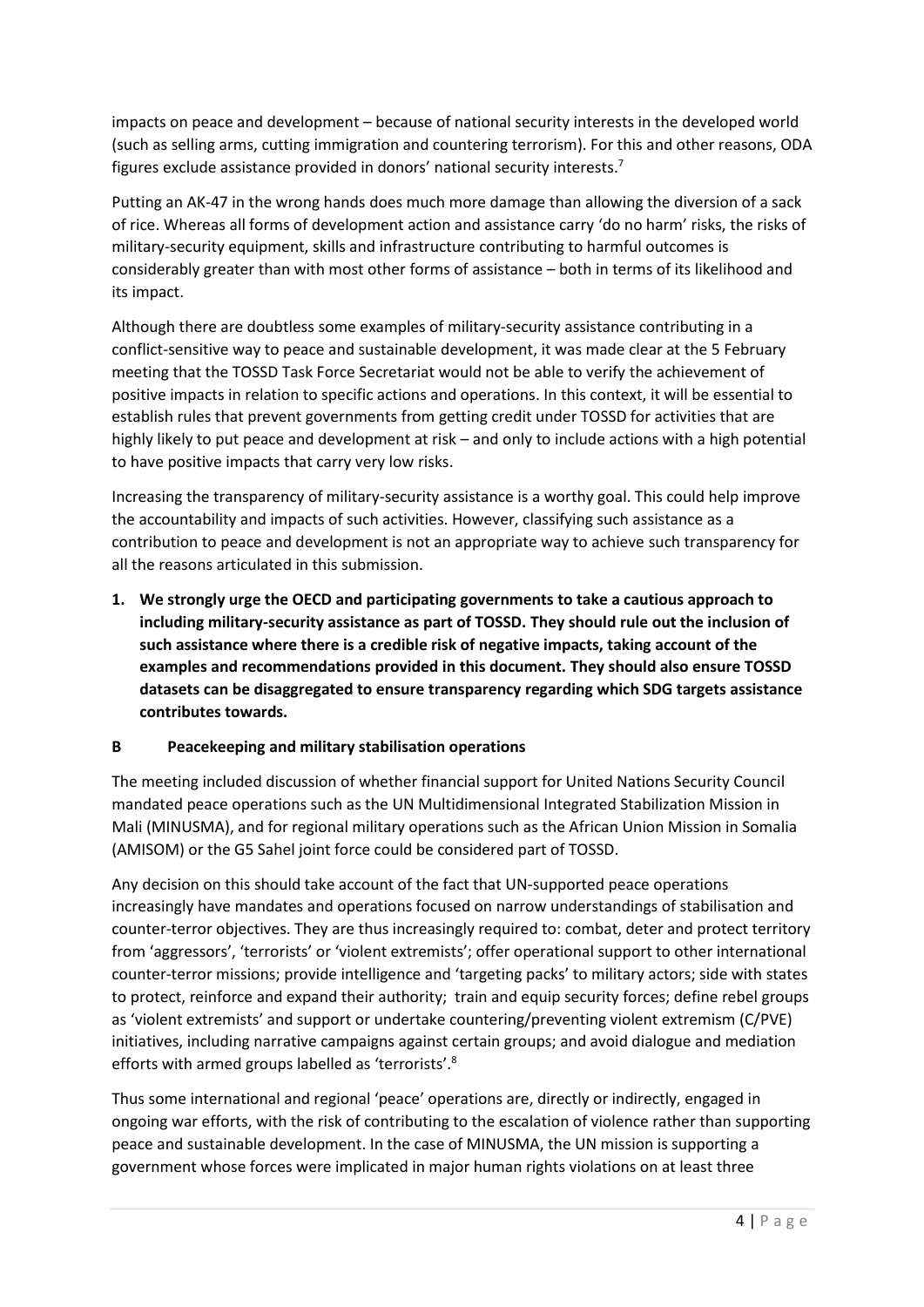occasions in 2018.<sup>9</sup> As the UN Secretary General told the Security Council in 2018: "The proximity of MINUSMA, and its support role and cooperation with security actors, including counter-terrorism actors, had contributed to the perception that the mission was engaging in counter-terrorism actions". <sup>10</sup> For John Karlsrud, this is more than a perception: "The mission is actively supporting counter-terrorism actions, as it has been preparing 'targeting packs' and has been informally sharing information with the French parallel counter-terrorism operation Barkhane".<sup>11</sup>

As peacekeeping expert Cedric de Coning has observed, a new generation of stabilisation missions has emerged in which 'the UN Security Council has identified aggressors that need to be contained'.<sup>12</sup> Such missions introduce an element of offensive operations, and 'create a structural relationship between the host government […] and the UN that leaves little room for engagement with non-state actors' and that undermines the host government's willingness 'to seek political settlements or to invest in the state services'.<sup>13</sup>

Beyond UN peace operations, operations such as the G5 Sahel and AMISOM have an explicitly belligerent role and approach, which cannot be considered a direct contribution to peace and sustainable development. Regarding support for the G5 Sahel, International Crisis Group has highlighted the risks of 'pushing more people into the arms of armed groups through frequent misconduct and abuse against civilians during counterinsurgency operations' and 'fuel[ling] the corruption that has undermined the G5 member countries in the past'.<sup>14</sup>

In the case of AMISOM, human rights reporting from 2009 to 2017 consistently documents the role of AMISOM, regional forces and their proxies in indiscriminate attacks and serious abuses against Somali civilians.<sup>15</sup>

Of course, some peace operations do to varying degrees have a positive impact on peace and development, or may be seen as necessary primarily for non-development reasons. At times, peacekeeping operations in Central African Republic or Democratic Republic of the Congo have played an important role in terms of preserving space for civil society to operate. However, as noted, a cautious approach is warranted by the fact that the TOSSD Secretariat would not be able to analyse the specific impacts of different operations and exclude operations that undermine peace and development.

- **2. Although governments may find it necessary to support UN and other regional peacekeeping operations to maintain international, regional and national security interests, the role of many such military operations in fighting wars and extending the authority of state actors implicated in grave human rights abuses precludes support for them from being considered as a contribution to peaceful, just and inclusive societies and sustainable development.**
- **3. Not only should support for the use of force by such operations be excluded from TOSSD, but the logistical, training, infrastructure and intelligence assistance provided by UN and other regional peacekeeping operations to other military-security actors and operations should also be excluded. In many contexts this assistance contributes to war efforts that too often escalate conflict rather than contributing to the search for a political resolution of conflict and addressing human security and development needs.**
- **4. Support for non-military components of peace operations – including mediation, human rights monitoring, other civilian units, and programmes to consult with communities and address their security and accountability concerns – could be considered as part of TOSSD, depending on the satisfactory examination of further evidence and examples, provided that these components do not involve use of force or provide 'train-and-equip' or other material or financial assistance to those responsible for human rights violations.**
- **C Disarmament**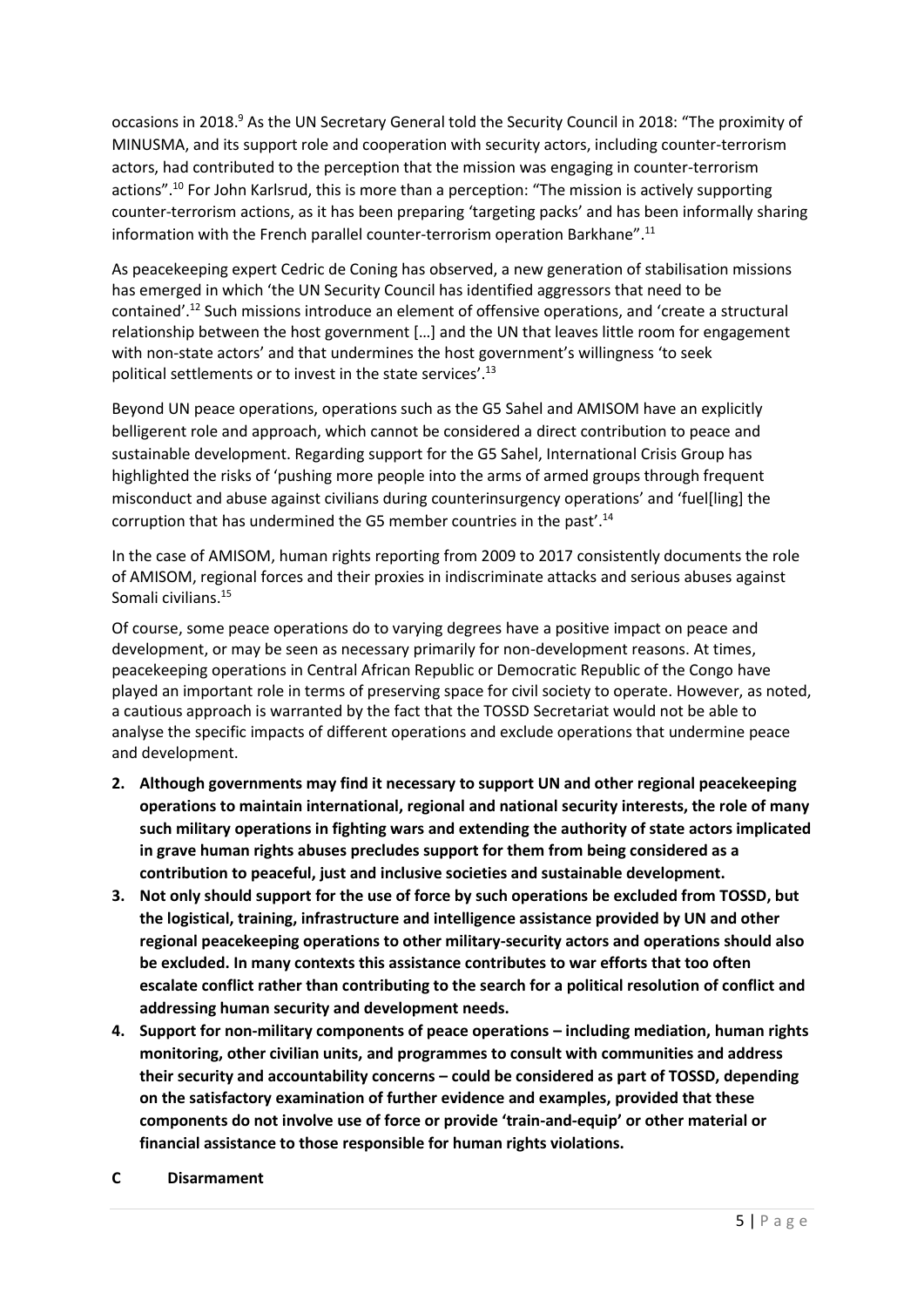Collection, registration, marking, safe storage and destruction of weapons and ammunition all contribute to reducing the proliferation of arms in line with target 16.4. We have identified no significant risks of assistance for such purposes undermining peace or sustainable development. Most of these activities would already qualify as ODA.<sup>16</sup> Disarmament-related activities that could fit under TOSSD that do not currently count as ODA include activities supporting the non-proliferation of nuclear weapons, contributions to the Arms Trade Treaty or contributions to the Organisation for the Prohibition of Chemical Weapons. Such activities would contribute to target 16.4, conflict prevention and protection of civilians without having negative impacts on other aspects of sustainable development.

**5. TOSSD could legitimately include support for collection, registration, marking, safe storage and destruction of weapons and ammunition, including supporting the non-proliferation of nuclear weapons, the Arms Trade Treaty or the Organisation for the Prohibition of Chemical Weapons. TOSSD could also include related efforts to demobilise and reintegrate ex-combatants into society (provided they are human rights compliant).** 

#### **D Police, combatting transnational crimes and terrorism**

The ability to administer criminal justice in a human rights compliant ways is an important foundation for peace and sustainable development. Benign capacities in this area can contribute significantly to progress under targets 16.1, 16.3, 16.4, 16.5, 16.6, 16.7, 16.9 and 16.10. Insufficient policing, investigatory, prosecutorial, legal assistance, prison and courts capacities can drastically undermine adherence to human rights norms in contexts of insecurity, creating an enabling environment for abusive security responses that can fuel violence and conflict. Therefore, efforts to strengthen human security, to promote community and civil society demand for and engagement in security and justice sector reforms, to extend access to justice and legal assistance and to support civilian oversight of military and criminal justice institutions can all contribute positively to peace and development. For example, criminal justice programmes which support civil society-led prison reentry programmes for people convicted of terrorism offences, or local civil society groups' efforts to draft white papers on police reform, can contribute to sustainable development.

At the same time, many counter-terror and security sector reform initiatives are not conflict sensitive and undermine peace and development, and assistance to criminal justice capacities can carry risks. In many contexts, the criminal justice system is the primary tool of state coercion and repression – problems that undermine any hope of progress towards peace and sustainable development, and perpetuate such practices as indiscriminate violence, extrajudicial killings, torture, unfair trials and arbitrary detention. Even well-intentioned support can reinforce such tools and the power of those who wield them. Counter-terror assistance in such contexts has generally contradicted the need to make the security sector less abusive and more accountable.<sup>17</sup>

Donors would not be well advised to claim credit under TOSSD definitions for supporting the construction of prisons that are subsequently used to torture political prisoners. In a world in which 'nearly six in ten countries are seriously restricting people's fundamental freedoms', <sup>18</sup> and in which the UN Secretary General has noted that '93% of all terrorist acts between 1989 and 2014 occurred in countries with high levels of extra-judicial deaths, torture and imprisonment without trial', <sup>19</sup> such scenarios are far from improbable, and must be avoided.

In many contexts, assistance for security sector reform has been profoundly subverted by ulterior political and security motives on the part of donors and recipients.<sup>20</sup> Given the paramilitary character of many police forces and units as well as the abusive role of semi-official security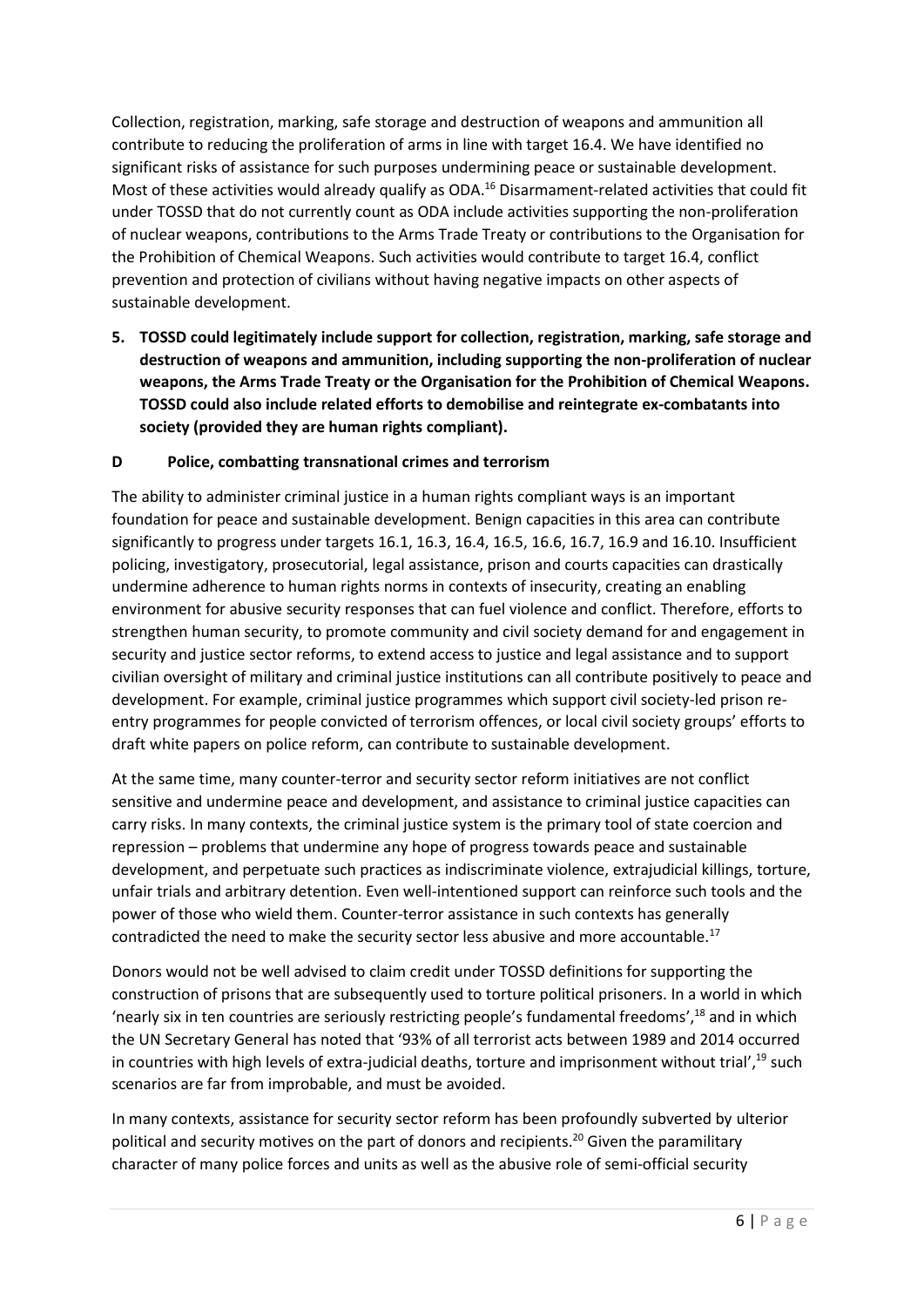structures in many countries, non-military security assistance does not necessarily carry a lesser risk than military support. The risks of the diversion and misuse of policing assistance can be significant. According to the UN Security Council's former coordinator for the Somalia and Eritrea Monitoring Group (SEMG), Matt Bryden:

'Between 1993 and 1995, the United Nations Mission in Somalia undertook a massive effort to rebuild the Somali police force and judicial system. In addition to training and salaries, the United Nations provided thousands of weapons and hundreds of pick-up trucks and highfrequency radios. But when the mission was withdrawn in 1995, the entire establishment collapsed, with most of the equipment ending up in the hands of local militias. The next serious effort to rebuild Somali security forces followed the establishment of the transitional federal government (TFG) in 2004. Once again the United Nations took the lead in reviving the Somali police force, but the program was soon mired in controversy as police units trained and paid by the United Nations acquired a paramilitary character, engaging in counterinsurgency operations and – like the armed forces – perpetrating abuses against civilians.' 21

There are similar concerns about assistance to border security forces, coastguards and related militias in a number of African contexts, with many examples attesting to the violence and human rights violations occurring in the context of the European drive to stem 'irregular' migration.<sup>22</sup>

Such examples – which are by no means exceptional – illustrate the huge risks that donors could claim credit for supporting peace and sustainable development by delivering criminal justice assistance – via international organisations or bilaterally – when in reality this assistance is enabling abuse or even equipping militants.

- **6. Given the prevalence of repressive approaches to counter-terrorism and counter-narcotics, support to governments and other security actors for 'combatting' (or 'countering') terrorism and other violent or organised crime through military-security, intelligence and criminaljustice mechanisms should not be considered part of TOSSD.**
- **7. Given the importance of human rights-compliant criminal justice and dispute resolution capacities for reducing violence, strengthening access to justice and achieving peace and sustainable development, TOSSD could include support for: non-coercive policing capacities, including capacities to investigate and prosecute crime (excluding intelligence and surveillance capacities) and support for community-based policing skills and infrastructure; prison infrastructure and offender rehabilitation; extending access to justice and legal assistance and building judiciary, mediation and dispute resolution capacities; assistance to community and civil society demand for, engagement in and oversight of security and justice sector reforms; and efforts to help promote economic alternatives to organised crime. However, even in such cases, support to governments should only be eligible for TOSSD in the case of countries making progress on violence reduction, fundamental freedoms, access to justice, anticorruption and human rights compliance under SDG16+ targets and other relevant measures.**

#### **E Engagement with partner country militaries**

The meeting on 5 February raised the question of whether to include financing partner countries' military spending, capacity building of partner countries' armed forces (such as the European Union Training Mission in Mali or North Atlantic Treaty Organization (NATO) trust funds to support defence capacity building), and provider countries' military interventions (such as Operation Barkhane).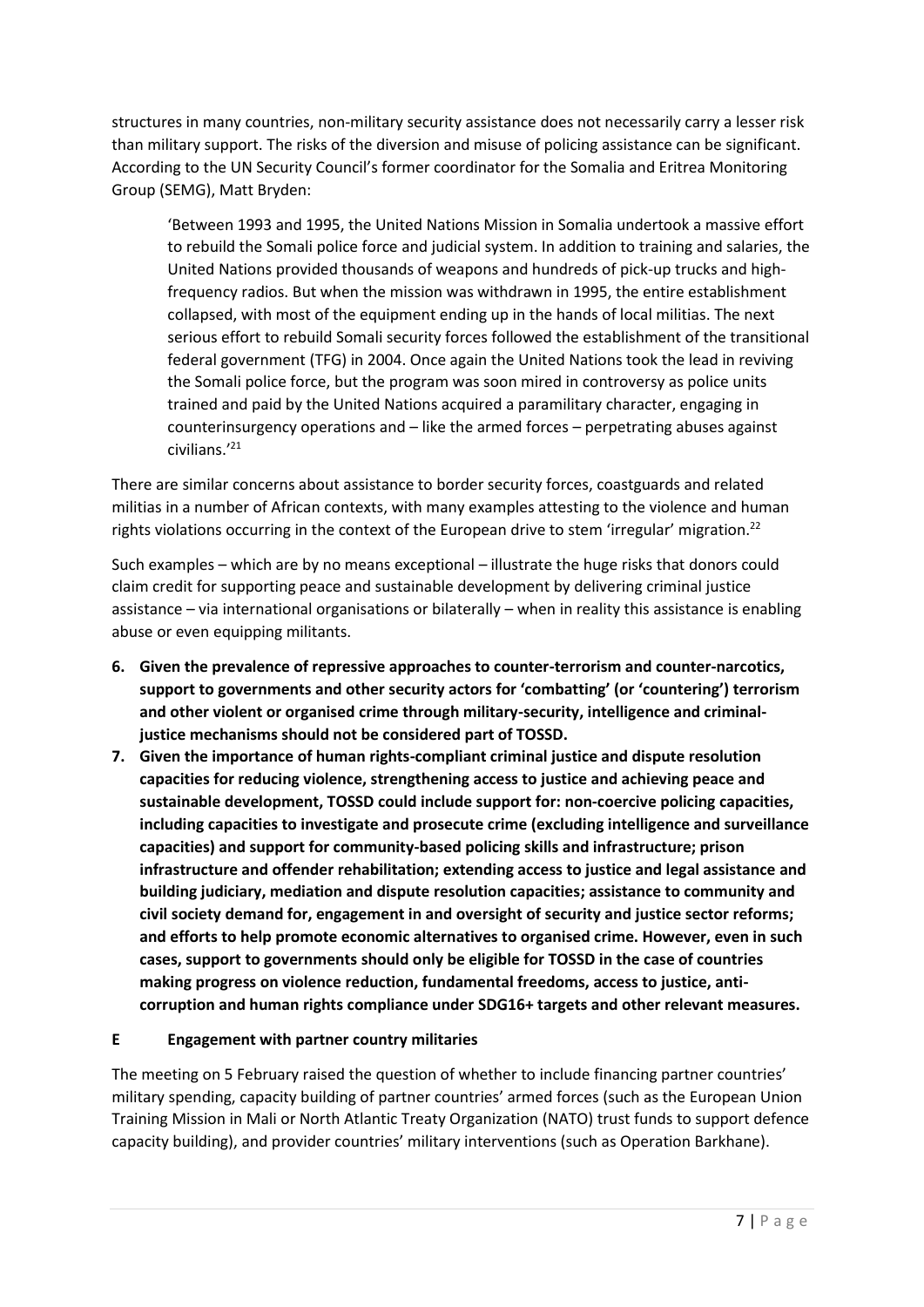Operation Barkhane is a military counter-insurgency operation that also reinforces the capacities of G5 Sahel regional armed forces to combat designated terror groups. As noted, the abuses committed in the context of these operations should rule out any prospect of classifying them as a contribution to peace and sustainable development as part of TOSSD. Such military assistance in many contexts has fed into violence and instability rather than contributing to peace.

Yemen provides a cogent example. As early as 2002, there was advance warning that military aid to Yemen for fighting terrorism would be misused by the regime.<sup>23</sup> Nonetheless, over the next decade, the US supported Yemen to develop counter-terror forces, which were not primarily used to tackle terrorism, but rather to protect the capital and the presidential palace.<sup>24</sup> During the 2011 uprising, the Yemeni regime used counter-terror capacities to suppress protests, committing serious human rights violations.<sup>25</sup> On the rare occasions when it conducted counter-terror operations targeting al-Qaeda, the regime ended up targeting tribes and the wider population.<sup>26</sup>

As in many other contexts, much military assistance to Yemen ultimately ended up in the hands of militants.<sup>27</sup> Much of the weaponry used by ISIS was supplied by Russia, China and Warsaw pact countries to the Syrian and Iraqi armies – but some was also originally provided by NATO countries to the Iraqi army.<sup>28</sup> A 'disastrous' train-and-equip programme in Syria has resulted in US-supplied weapons being diverted for sale by jihadist groups.<sup>29</sup> German arms shipments to Iraq in support of the Kurdish Peshmerga were suspended in January 2016 after some of the weapons were found on the black market.<sup>30</sup> As Amnesty International has noted, 'Poor regulation and lack of oversight of the immense arms flows into Iraq going back decades have given IS [Islamic State] and other armed groups a bonanza of unprecedented access to firepower'.<sup>31</sup> There are also many examples that illustrate how defence assistance – rather than contributing to peace – can escalate tensions and incentivise countervailing assistance to rival powers. <sup>32</sup>

In the case of Afghanistan, the massive volumes of security assistance provided after the ouster of the Taliban were not perceived to benefit ordinary Afghans, but rather unaccountable elites.<sup>33</sup> As abusive and unaccountable warlords and militias were supported to attain military aims and provide security for international activities, Afghans came to see international interveners as complicit in abuses and crimes perpetrated by their 'allies'.<sup>34</sup> Likewise, the Petraeus report of 2011 estimated that about \$360 million of US assistance had ended up in the hands of the Taliban and criminals, or political elites with ties to them. 35

The risks of perverse impacts of military assistance in fuelling corruption, repression and violence are significant. They cannot be dismissed as isolated examples in a wider context of generally positive practice, as was argued in the 5 February meeting. The track record of US security assistance has been well researched and provides an instructive example. Extensive US security assistance to Latin American countries has been associated with highly abusive security forces,<sup>36</sup> and one study affirms a relationship between US military assistance and the intensification of violence in Colombia.<sup>37</sup> US military training of foreign officers appears dramatically to increase the chance of a military-backed coup attempt.<sup>38</sup> US military assistance is positively related to local levels of repression and anti-American terrorism.<sup>39</sup> Strengthening military capacity tends to provoke, rather than subdue, terrorist attacks.<sup>40</sup> And provision of US military assistance may be associated with increased state repression and civil war.<sup>41</sup>

**8. Because of the risks they pose of exacerbating conflict and undermining progress in addressing conflict drivers prioritised under the SDG16+ agenda, military interventions and defence support programmes should not be included in TOSSD under any circumstances, except in the specific instances noted in our earlier recommendations.**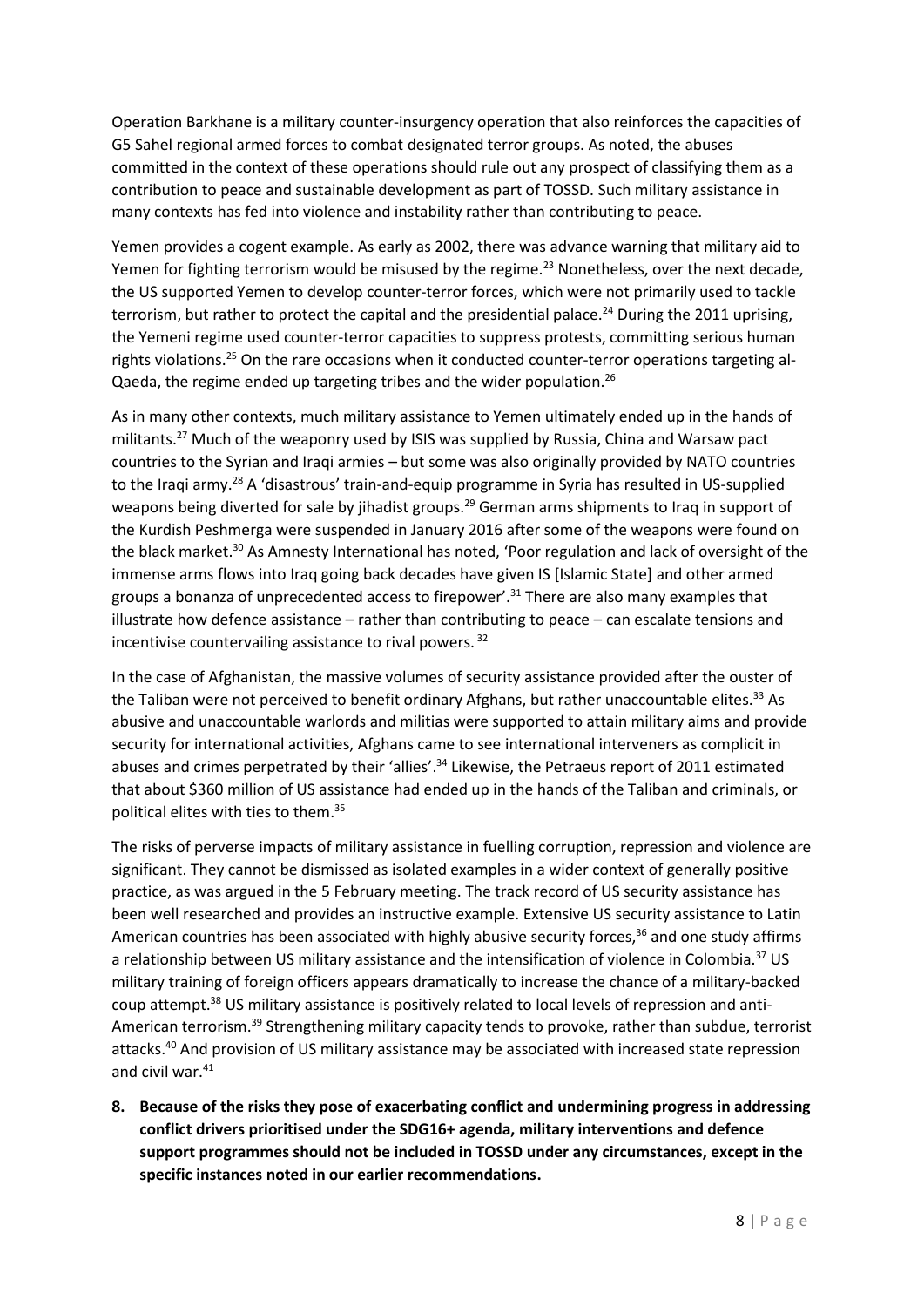**List of endorsing organisations and networks:** 

- **1. Action Aid**
- **2. Campaign Against Arms Trade**
- **3. Care international**
- **4. Christian Aid**
- **5. Cordaid**
- **6. Conciliation Resources**
- **7. Civil Society Platform on Peacebuilding and Statebuilding**
- **8. CSO Partnership for Development Effectiveness**
- **9. Global Partnership for the Prevention of Armed Conflict**
- **10. The Global Peacebuilding Coalition**
- **11. International Alert**
- **12. Namati**
- **13. Open Society European Policy Institute**
- **14. Oxfam International**
- **15. Pax**

1

- **16. PeaceNexus**
- **17. Quaker Council on European Affairs**
- **18. Rethinking Security**
- **19. Saferworld**
- **20. Search For Common Ground**
- **21. Transparency and Accountability Partnership**
- **22. Women's International League for Peace and Freedom**

Development–Peace Nexus', statement prepared for the OECD DAC Senior Level Meeting, February 2019.

<sup>1</sup> See CSPPS, One, Save the Children, Oxfam, Care, Cordaid, 'Promoting Coherence Across the Humanitarian–

<sup>2</sup> See: SIPRI, 'Global military spending remains high at \$1.7 trillion', 2 May 2018, [https://www.sipri.org/media/press-release/2018/global](https://www.sipri.org/media/press-release/2018/global-military-spending-remains-high-17-trillion)[military-spending-remains-high-17-trillion](https://www.sipri.org/media/press-release/2018/global-military-spending-remains-high-17-trillion); OECD, 'Development aid stable in 2017 with more sent to poorest countries', [http://www.oecd.org/development/development-aid-stable-in-2017-with-more-sent-to-poorest-countries.htm.](http://www.oecd.org/development/development-aid-stable-in-2017-with-more-sent-to-poorest-countries.htm) 

<sup>3</sup> See: United Nations, World Bank (2018)[, 'Pathways for Peace: Inclusive Approaches to Preventing Violent Conflict](https://openknowledge.worldbank.org/handle/10986/28337)', p. 232. 4 In the United States, for instance, military assistance to just the Middle East over the past decade was \$48.7 billion. To put this in perspective, global ODA to the Middle East over the same period was \$77 billion, and global ODA related to conflict, peace and security (CRS code 152) averages 1 percent of ODA for all fragile settings. Calculations by Hyslop, D, citing: Miller A, Sokolsky R, 'What Has \$49 Billion in Foreign Military Aid Bought Us? Not Much', Carnegie Endowment, 27 Feb 2018,

https://carnegieendowment.org/2018/02/27/what-has-49-billion-in-foreign-military-aid-bought-us-not-much-pub-75657; and data available via the OECD's creditor reporting system. https://stats.oecd.org/Index.aspx?DataSetCode=crs1

<sup>5</sup> 'Strengthen relevant national institutions, including through international cooperation, for building capacity at all levels, in particular in developing countries, to prevent violence and combat terrorism and crime.'

<sup>6</sup> 16.1 Significantly reduce all forms of violence and related death rates everywhere; 16.3 Promote the rule of law at the national and international levels and ensure equal access to justice for all; 16.4 By 2030, significantly reduce illicit financial and arms flows, strengthen the recovery and return of stolen assets and combat all forms of organized crime; 16.5 Substantially reduce corruption and bribery in all their forms; 16.7 Ensure responsive, inclusive, participatory and representative decision-making at all levels; 16.10 Ensure public access to information and protect fundamental freedoms, in accordance with national legislation and international agreements.

<sup>7</sup> OECD DAC, 'CONVERGED STATISTICAL REPORTING DIRECTIVES FOR THE CREDITOR REPORTING SYSTEM (CRS) AND THE ANNUAL DAC QUESTIONNAIRE', (8 April 2016), p 25: 'Development co-operation should not be used as a vehicle to promote the provider's security interests.'

<sup>8</sup> Attree L, Street J, Venchiarutti L, 'UN peace operations in complex environments: charting the right course', 9Saferworld, 2018), p ii. <sup>9</sup> The Guardian (2018), 'Mali mass grave victims had been in military custody, claims Amnesty', April 03

[<sup>\(</sup>https://www.theguardian.com/world/2018/apr/03/mali-mass-grave-victims-had-been-in-military-custody-claims-amnesty\)](https://www.theguardian.com/world/2018/apr/03/mali-mass-grave-victims-had-been-in-military-custody-claims-amnesty); Reuters (2018), 'U.N. says Malian forces executed 12 civilians at a market', June 26 (https://www.reuters.com/article/us-malisecurity-un/u-n-saysmalian-forces-executed-12-civilians-at-a-market-idUSKBN1JM2JZ); Lebovich A (2018), 'Mali's impunity problem and growing security crisis', European Council on Foreign Relations, June (https://www.ecfr.eu/article/commentary\_malis\_impunity\_problem\_security\_crisis). <sup>10</sup> United Nations Security Council (2018), 'Security Council, Report of the Secretary General "Situation in Mali", S/2018/541', 6 June.

<sup>11</sup> Karlsrud J (2017), 'Towards UN counter-terrorism operations?', Third World Quarterly, 38:6, January, pp 1215–1231.